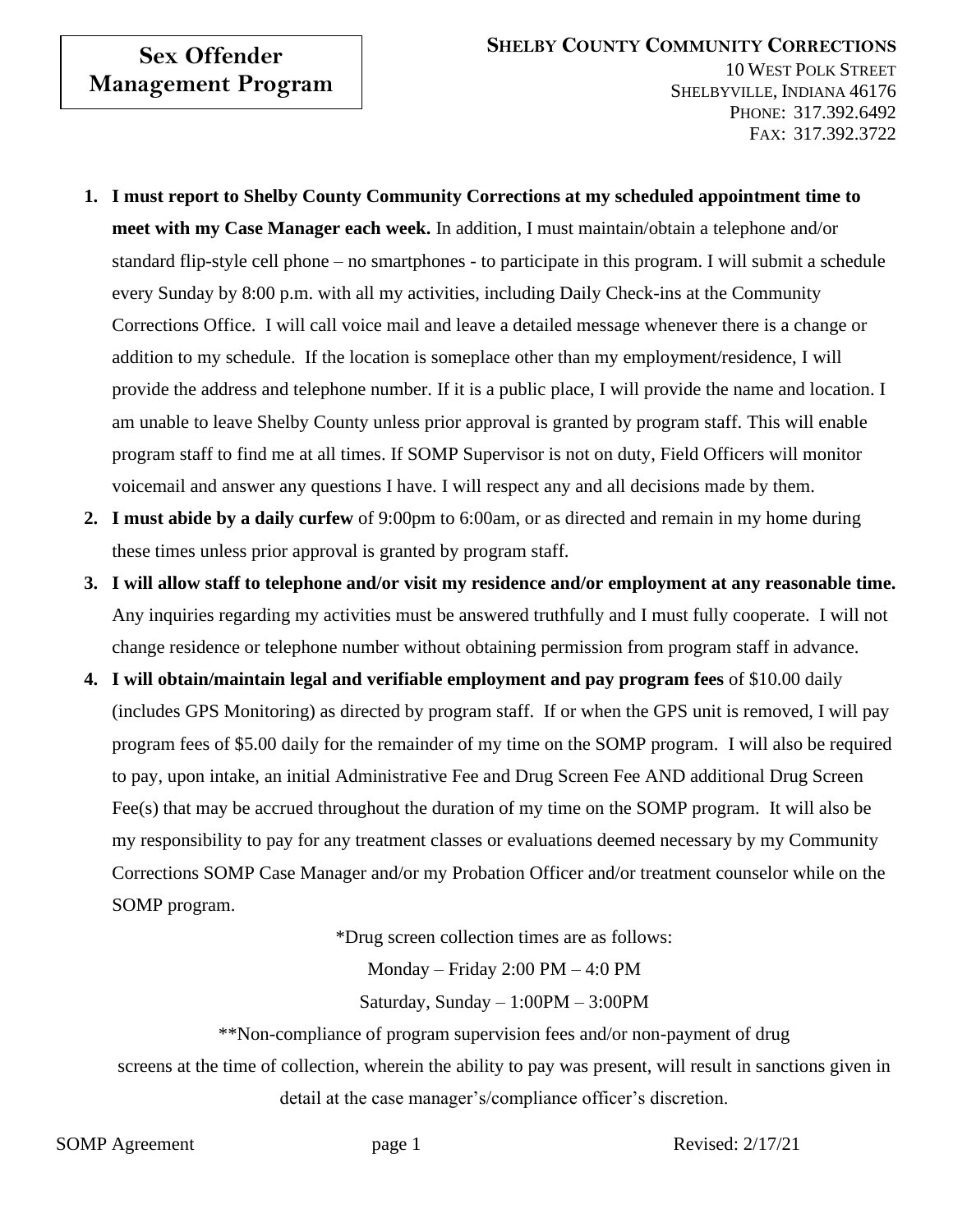- **5. I will obtain employment within a reasonable period of time as directed by SOMP staff.** SOMP staff must approve any employment that I engage in. If I am already employed, I will discuss the conditions of my employment during the intake process with SOMP staff. I will not use my employment as a means to acquire new victims. I will inform my employer that I am under community supervision, which will enable program staff to visit me at my place of employment. I will report to my job daily and will not be absent from work unless prior approval is granted by program staff. If not employed fulltime, I shall be required to work a minimum of 30 hours of community service per week. I hereby release Shelby County Community Corrections, its staff and participating worksites from liabilities or action whatsoever and will not file any type of liability lawsuit against Shelby County Community Corrections or any worksite I am assigned to by Shelby County Community Corrections. I understand that I am not an employee of the State of Indiana, Shelby County, or City of Shelbyville and cannot qualify for Workman's Compensation.
- **6. I will not use any alcohol, illegal drugs or any other mind-altering substance** (i.e. spice or any form of K2 or bath salts) or have any alcohol or illegal drugs in my residence, or on my person, or on my property at any time. This includes prescription drugs not prescribed to me. If I am prescribed a drug by my physician, I will notify Community Corrections immediately and supply documentation to verify the prescription.
- **7. I will submit to drug testing and portable breath tests at any time.** I will not frequent or be present at any establishment whose main business purpose is the selling, serving, or drinking of alcohol or alcoholic beverages. I will not possess or use any controlled substances, including prescription medication, unless it prescribed for me specifically by my physician and I am able to show proof of that prescription. Dilute drug screens are considered positive by the lab and, thus, will be submitted to the court as positive results.
- **8. I shall submit to warrantless and/or suspicion less searches** of my person, my residence, my motor vehicle, or my property by probation, law enforcement, or community corrections personnel at such times and places in the sole discretion of such personnel. In consideration of the opportunity to participate in a Community Corrections program rather than serve my sentence through the Department of Correction or other more restrictive environment, I hereby consent, acknowledge, and agree that I hereby waive my rights concerning searches and seizures under the Fourth and Fourteenth Amendments of the United States Constitution and under Article 1 and 11 of the Indiana Constitution.
- **9. If the residence I reside in is not mine, I must advise the owners of my conditions of the SOMP and how these conditions may impact them**, including, but not limited to, any possible changes in telephone and/or cable television and/or internet service, and computer/electronic device placement. No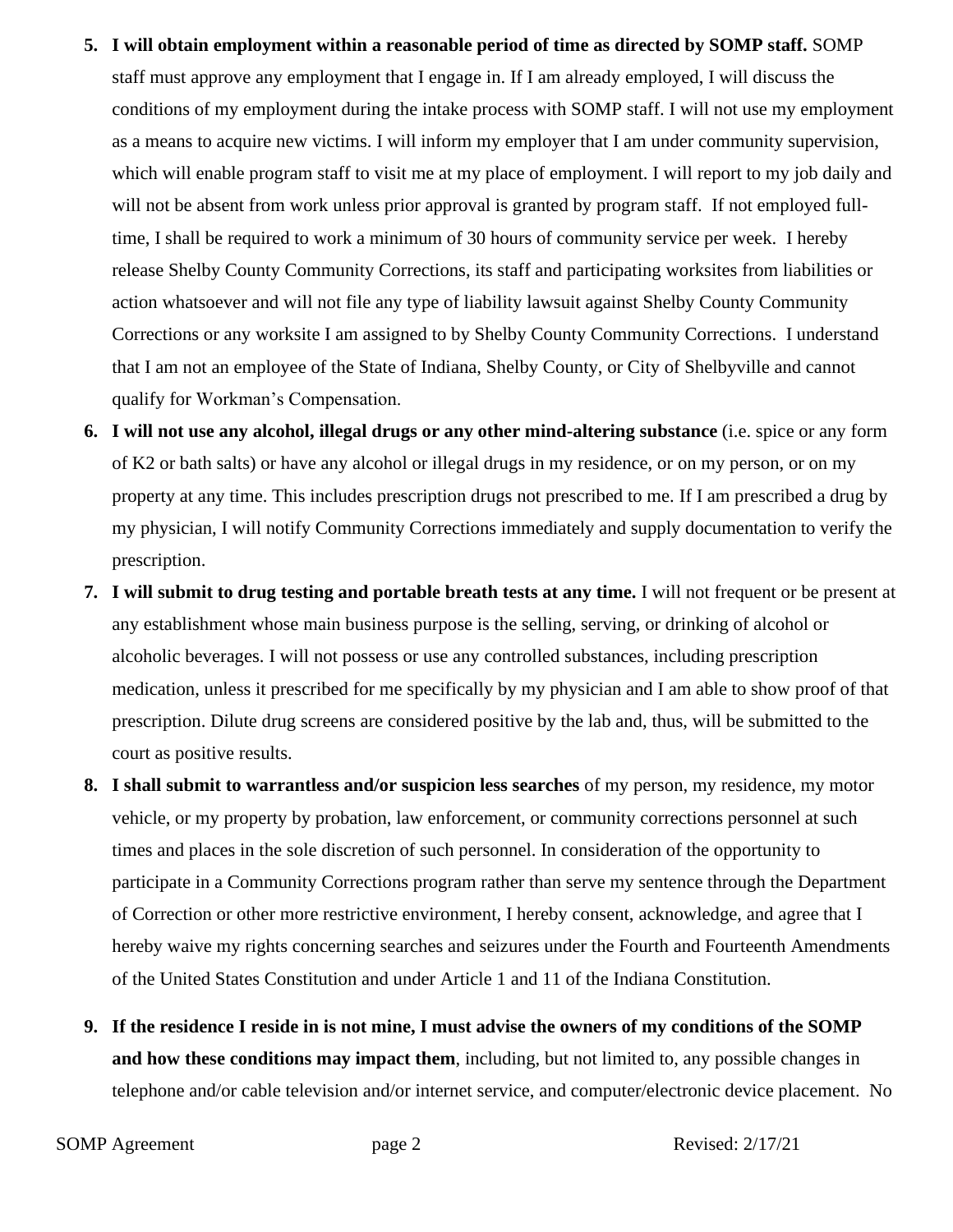electronic devices with potential internet access may be placed in common living areas; i.e living/family rooms, kitchens, participant-shared bedrooms, dens/offices. All electronic devices must be password locked and protected and behind locked doors. If at any time, such devices are visible to Community Corrections Staff, and/or in common areas, during home visits, SCCC Staff have the right to conduct routine examinations that may include retrieval and copying of all memory from device(s) and any internal or external peripherals to ensure compliance with participant's special SOMP conditions, and/or removal of such equipment for the purpose of conducting a more thorough inspection. I must advise all persons living at my residence about my current and previous sex-related convictions. I must obtain prior approval from SOMP staff to change residences. I will not reside within one thousand (1,000) feet of school property in accordance with IC 35-41-1-24.7. In addition, I will not reside within a one (1) mile radius of my victim.

- **10. Community Corrections Staff will also be making routine home checks and searches.** I shall be cooperative and respectful toward SCCC Staff and advise anyone else residing in the residence that, they too, are to be respectful and courteous toward SCCC Staff during these searches/visits. I will present myself to the officer within three minutes, answer inquiries truthfully and cooperate. I will secure any animals that might present harm to staff. My address will be plainly visible on my mailbox or home.
- **11. I will not possess any firearms, ammunition, explosives, fireworks, or dangerous weapons** (including pocketknives, pepper spray/mace, swords, tasers, BB guns, etc.) at my residence or my property.
- **12. I must obey all laws of the City, County, State, and Federal government while on SOMP.**
- **13. I must advise any law enforcement officer that I come in contact with that I am on SOMP.**
- **14. I must contact Community Corrections immediately after any contact with law enforcement.**
- **15. I must answer all telephone calls to my residence when I am scheduled to be home.** I will not take the phone off the hook, preventing incoming calls. I will keep my phone charged and/or with minutes on it. I will not have any optional services on my telephone line, to include, but not limited to, call waiting and/or privacy manager.
- **16. I will maintain good behavior while in SOMP**. I will cooperate with the staff who may contact me regarding my supervision. I will be respectful towards them and will advise my family and friends to also be respectful toward staff member during the performance of their duties.
- **17. I will attend and actively participate and complete any and all treatment as directed by the probation department, sentencing court, or SOMP staff** and maintain steady progress within this treatment. This includes, but is not limited to: specialized sex offender treatment, addictions therapy, behavior management, 12 step groups, etc. I will not miss any therapy/group appointments, without prior approval from SOMP staff and the treatment provider. I am responsible for any treatment fees I

SOMP Agreement page 3 Revised: 2/17/21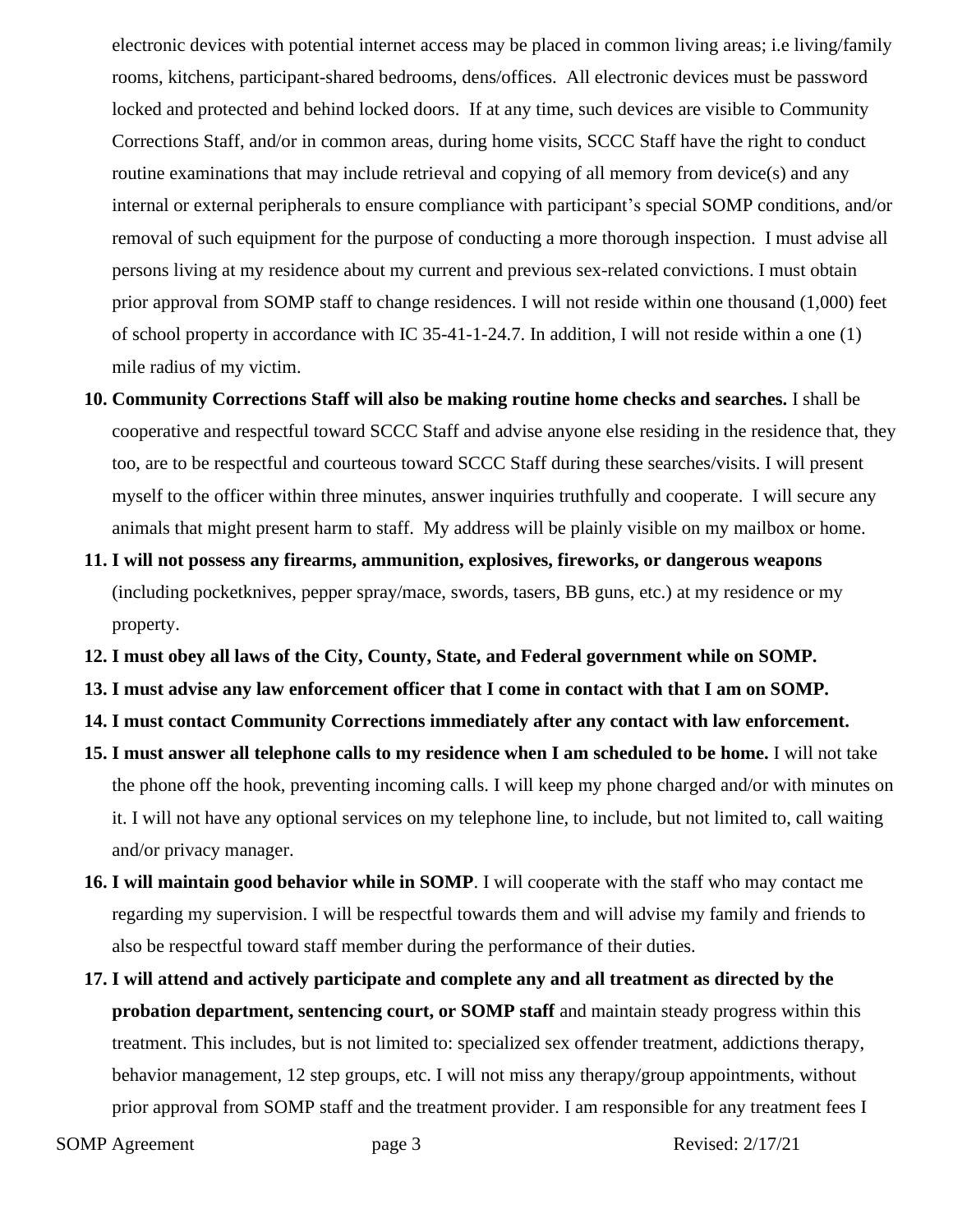incur. I will take medication as directed by my physician. Unsuccessful termination from treatment will be considered a violation of SOMP guidelines and will result in sanctions.

- **18. I shall not possess, have contact with, or access to any sexually arousing materials**, including, but not limited to: videos, magazines, books, Internet web sites, games, sexual devices or aids, or any material that depicts partial or complete nudity or sexually explicit language or any materials related to illegal or deviant interests or behaviors. I will not visit any business which provides such materials. I will not visit strip joints, peep shows, motels which supply adult movies, bars where topless/exotic dancers perform. I shall not possess any personal contact magazines, i.e. personal ads, newspapers that contain information about persons desiring to have personal relationships of any kinds, nor will I place any ads of the same nature in said periodicals. I shall not visit, create, or use any existing profiles (mine or someone else's) in any social networking sites, such as Facebook, Snapchat, Instagram, or any dating websites, that contain information about persons desiring to have personal relationships of any kind.
	- *\*This rule includes, but is not limited to, the dispossession of all electronic devices, such as, computers, laptops, tablets, smartphones, E-readers (with the exception of any court-approved electronics for employment purposes\*\*), video gaming systems, iPods, or similar devices, smart televisions with internet access, cable subscriptions with movie channels, and any other device that could potentially contain or exhibit any sexually explicit/arousing information.*

*\*\*Any sexual offender who is approved to utilize electronics SHALL at the offender's expense be required to have software installed on the device that they are using that that will allow individuals providing supervision to track the sites they are visiting.*

- **19. I will notify SOMP staff of any establishment of a dating, intimate, and/or sexual relationship with any adult.** I will notify any person I am dating, intimate, or have a sexual relationship with of my sex related convictions. I will not engage in a dating, intimate, or sexual relationship with any person who has children under the age of 18 years.
- **20. I will have no contact with my victim or my victim's family unless approved in advance** by SOMP staff for the benefit of the victim. Contact means, but is not limited to, face to face, telephonic, correspondence, computer, or any indirect contact via third parties.
- **21. I will never be alone with any child at any time.** I will have no contact with any person under the age of 18, and will not frequent places such as, but not limited to, day care centers, swimming pools, theaters, playgrounds, schools or other places where children can be expected to congregate. Contact means, but is not limited to, face to face, telephonic, computer, or any indirect contact via third parties. I will report any incidental contact with children to SOMP staff within 24 hours of the contact.
- **22. I will not have in my possession, in my vehicle, on my person, or in my residence anything that can attract children/adults or that can be used to coerce children/adults to engage in inappropriate or**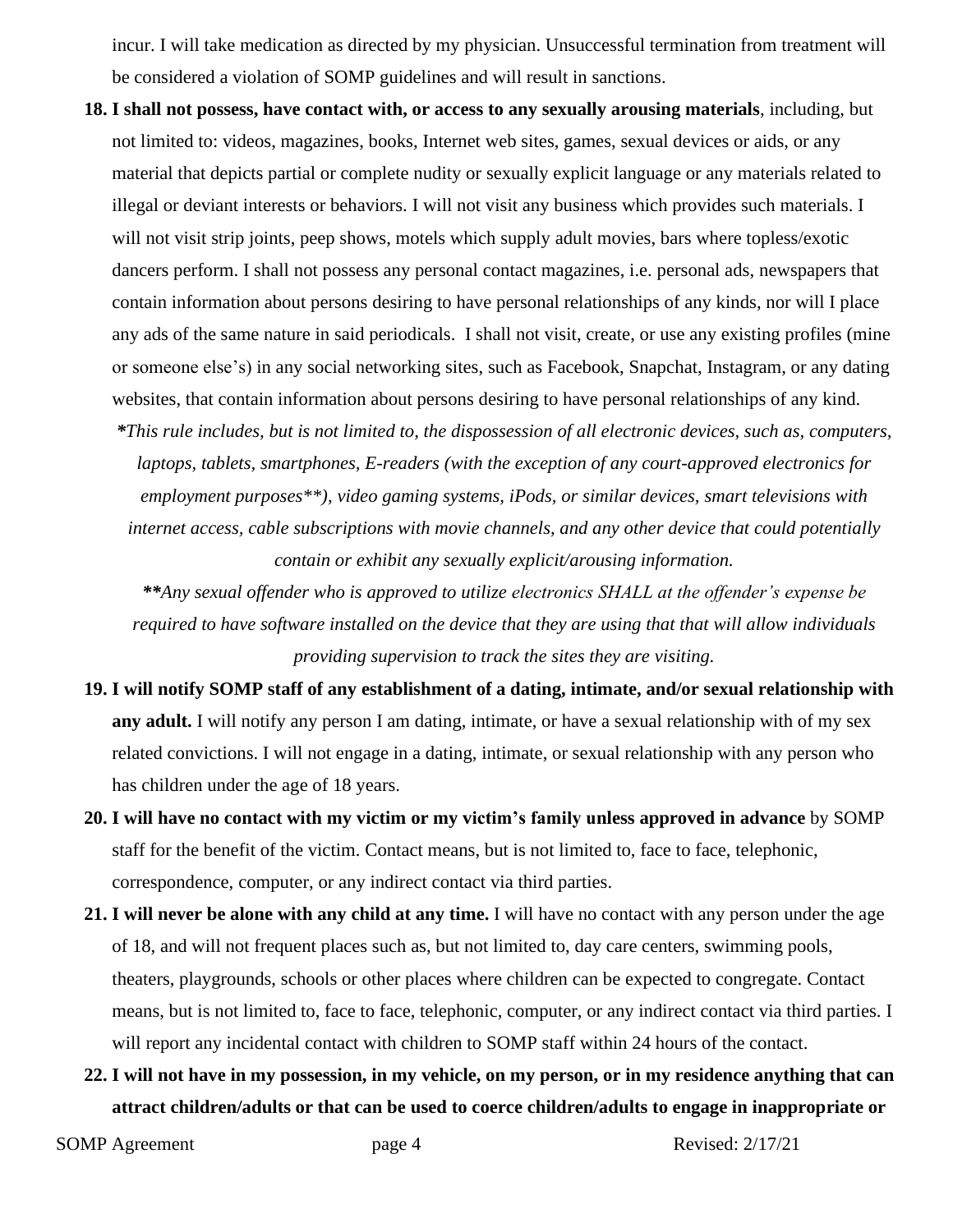**illegal sexual activities.** I will not engage in any activities that could be construed as enticing children/adults, including, but not limited to, cruising for victims, traveling by driving, walking, or bicycling without an intended purpose after dark, picking up hitchhikers, etc. I will not join or be associated with any group which promotes activities involving children less than 18 years of age, including but not limited to, sports teams, youth groups, scouting groups.

- **23. I will sign a waiver of confidentiality, releases of information or any document required** that permits SOMP staff to examine any and all records relating to me enabling staff to collaboratively share and discuss my behavioral management conditions, treatment progress and probation needs as a team. This permission may extend to, but is not limited to, the following: my significant others and/or my victim and my victims' therapist as directed by SOMP staff, sharing of my modus operandi behaviors with law enforcement personnel.
- **24. I will complete and pass polygraph testing at the direction of SOMP staff and/or any other behavior management professionals** who are providing treatment or otherwise assisting SOMP staff in monitoring my compliance with SOMP conditions.
- **25. I will register with local law enforcement authorities as a sex offender within three (3) days of being released into SOMP in accordance with I.C. 5-2-12-5.**
- **26. If I violate the terms of this agreement at any time, I will be subject to sanctions.** All violations will be sent to the prosecutor, probation and court. These sanctions may include, but are not limited to: Verbal Warnings, Written Violations, credit time deprivation, Petition to Revoke Probation, a warrant being issued for my arrest, and/or immediate incarceration.
- **27. I will not use any computer or cellular service with access to any on-line computer service at any location** (including my place of employment) without prior permission from the SOMP staff. This includes any Internet service provider, bulletin board system, e-mail system or any other public or private network. I shall not possess or use any data encryption technique or program.
- **28. I will follow any orders as set by the sentencing court and Shelby County Community Corrections, to include the following special condition effective July 1, 2003: I will wear a monitoring unit as directed by Shelby County Community Corrections. I will not commit, be arrested for, or charged with a criminal offense.**

## **Terms of GPS assignment:**

- **1.** I understand that I am responsible for the cost of the equipment, should it be lost, stolen or damaged while in my possession. There could potentially be a replacement cost of \$1050.00 for the GPS unit and \$20.00 per charger.
- **2.** I understand that I must charge the GPS for 2 hours per day.
- **3.** I understand that I am **NOT** to charge my GPS while I am sleeping.